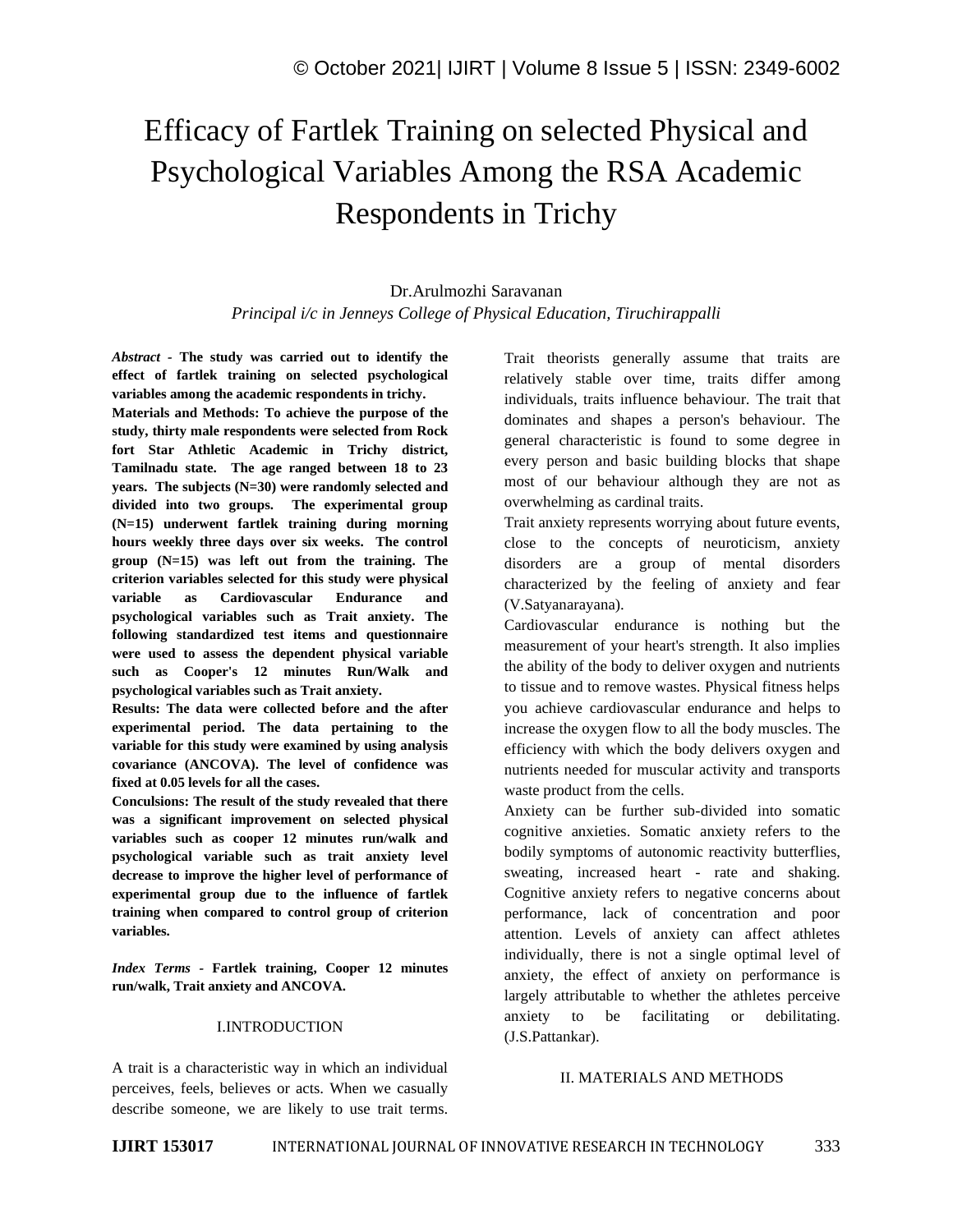The study was carried out to identify the effect of fartlek training on selected psychological variables among the academic respondents in trichy.

Selection of the respondents: To achieve the purpose of the study, thirty male respondents were selected from Rock fort Star Athletic Academic in Trichy district, Tamilnadu state. The age ranged between 18 to 23 years.

Sample Size and design: The subjects  $(N=30)$  were randomly selected and divided into two groups. The experimental group (N=15) underwent fartlek training during morning hours weekly three days over six weeks. The control group  $(N=15)$  was left out from the training.

Selection of variables: The criterion variables selected for this study were physical variable as Cardiovascular Endurance and psychological variables such as Trait anxiety. The following standardized test items and questionnaire were used to assess the dependent physical variable such as Cooper's 12 minutes Run/Walk and psychological variables such as Trait anxiety.

### III. RESULT (STATISTICAL AND INTERPRETATION OF THE DATA)

The data were collected before and the after experimental period. The data pertaining to the variable for this study were examined by using dependent t-test and analysis covariance (ANCOVA). The level of confidence was fixed at 0.05 levels for all the cases.

TABLE-I THE SUMMARY OF MEAN VALUE FOR THE PRE AND POST OF CARDIORESPIRATORY ENDURANCE OF EXPERIMENTAL AND CONTROL GROUP

|                         |        | Mean     |           |  |  |
|-------------------------|--------|----------|-----------|--|--|
| Group                   | Number | Pre test | Post test |  |  |
| Experimental group      | 15     | 5.4      | 6.1       |  |  |
| Control group           | 15     | 4.5      | 4.2       |  |  |
| ___<br>_ _ _<br>$-$<br> |        |          |           |  |  |

Table -I indicate that the experimental group of pre and post-test mean value is 5.4 and post-test value is 6.1 and control group of pre and post mean value is 4.5 and 4.2 respectively. Hence, it is understood that fartlek training group were a significant difference between the mean score of pre and post-test of cardiorespiratory endurance.

## TABLE-II ANALYSIS OF COVARIANCE ON CARDIORESPIRATORY ENDURANCE OF CONTROL AND EXPERIMENTAL GROUP

|         | Adjusted  |       |               |         |                |     |              |
|---------|-----------|-------|---------------|---------|----------------|-----|--------------|
|         | post-test |       |               |         |                |     |              |
|         | mean      |       |               | Sourc   |                | Me  |              |
| Variab  | Exp       |       | Sum of        | of<br>e | d              | an  | $F-$         |
| le      | erim      | Contr | square        | varian  | f              | squ | ratio        |
|         | ental     | οl    |               | ce      |                | are |              |
|         | grou      | group |               |         |                |     |              |
|         | p         |       |               |         |                |     |              |
| Cardio  |           |       | <b>Betwee</b> | 835.8   |                | 835 |              |
| respira |           |       | n             | 63      | 1              | .86 |              |
| tory    | 6.1       | 5.4   |               |         |                | 3   | 10.5<br>$4*$ |
| endura  |           |       | Within        | 971.4   | $\overline{c}$ | 35. |              |
| nce     |           |       |               | 70      | 7              | 980 |              |

\*Significant at 0.05 level (The table value required for significance at 0.05 level with df 1 and 27 is 4.28)

It is observed from the above table that the adjusted post-test means of experimental and control groups were 6.1 and 5.4 respectively. The obtained 'F' ratio value of adjusted post means of the experimental and control group on cardiorespiratory endurance was 10.54 which is higher than the table value of 4.28 with 1 and 27 at 0.05 levels of confidence. Since the obtained 'F' value is higher than the table value, it indicates that there existed a significant difference in cardiorespiratory endurance between the experimental and control groups. Hence it is inferred that the experimental group which underwent fartlek training had significantly improved the cardiorespiratory endurance.

TABLE – III GRAPHICAL REPRESENTATION FOR PRE AND POST TEST OF EXPERIMENTAL GROUP MEAN VALUE OF CARDIORESPIRATORY ENDURANCE



TABLE-IV THE SUMMARY OF MEAN VALUE FOR THE PRE AND POST OF TRAIT ANXIETY OF EXPERIMENTAL AND CONTROL GROUP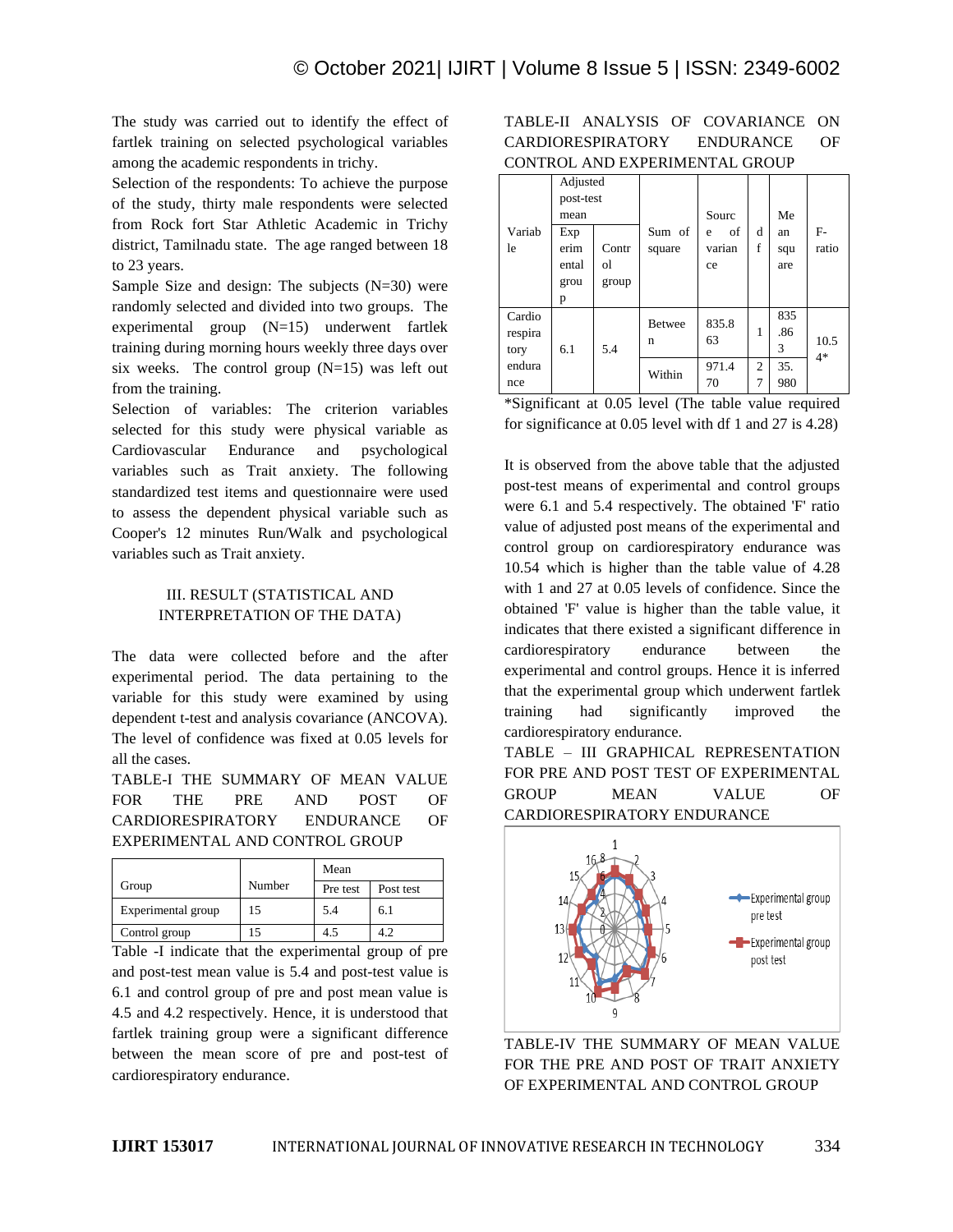|                    |        | Mean     |           |  |
|--------------------|--------|----------|-----------|--|
| Group              | Number | Pre test | Post test |  |
| Experimental group | 15     | 43.2     | 42.3      |  |
| Control group      | 15     | 35.5     | 34.0      |  |

Table -I indicate that the experimental group of pre and post test mean value is 43.2 and post test value is 42.3 and control group of pre and post mean value is 35.5 and 34.0 respectively. Hence, it is understood that fartlek training group had significant difference between the mean score of pre and post test of Trait anxiety.

## TABLE-V ANALYSIS OF COVARIANCE ON TRAIT ANXIETY OF CONTROL AND EXPERIMENTAL GROUP

| Vari<br>Experi<br>able<br>mental<br>group | Adjusted post-<br>test mean |      | of<br>Sum<br>square | Sourc<br>of<br>e<br>varian<br>ce | d<br>f | Me<br>an<br>squ<br>are | F-<br>ratio |
|-------------------------------------------|-----------------------------|------|---------------------|----------------------------------|--------|------------------------|-------------|
|                                           | Cont<br>rol<br>grou<br>p    |      |                     |                                  |        |                        |             |
| Trait<br>Anx<br>iety                      | 42.3                        | 34.0 | Between             | 174.9<br>65                      | 1      | 174<br>.96<br>5        | 2.89        |
|                                           |                             |      | Within              | 1632.<br>368                     | 2<br>7 | 60.<br>458             | 永           |

\*Significant at 0.05 level (The table value required for significance at 0.05 level with df 1 and 27 is 4.28) It is observed from the above table that the adjusted post test means of experimental 42.3 and control groups 34.0 were and respectively. The obtained 'F' ratio value of 2.89 adjusted post means of the experimental and control group on trait anxiety was which is lesser than the table value of 4.28 with 1 and 27 at 0.05 levels of confidence. Since the obtained 'F' value is lesser than the table value, it indicates that there existed a significant difference in trait anxiety between the experimental and control groups. Hence it is inferred that the experimental group which underwent fartlek training had significantly decreased the level of Trait anxiety.

## TABLE – VI GRAPHICAL REPRESENTATION FOR PRE AND POST TEST OF EXPERIMENTAL GROUP MEAN VALUE OF TRAIT ANXIETY



### IV. DISCUSSION ON FINDINGS

Fartlek training helps us to train our body to react to changing intensities which can be important in few sports. The academic students had farlek training in between of the days. To feel comfortable and make a mind refresh such training more useful for the trainers. M.Gopi1 & Dr. M.Rajkumar 2017., it is inferred that ball badminton players had significantly improved the performance level of regular practice of fartlek training. Ramesh K.A., 2013 It shows that endurance has improved significantly for the experimental group as a result of fartlek training. Suresh D., 2020 the result of the study indicates that there was a significant difference among experimental and control groups on endurance. This study reveals that significant difference between the pre and post means valve of trait anxiety and cardiorespiratory endurance. The regular practice of fartlek training was significantly improved the endurance among the academic respondents. Trait anxiety psychological variables were significant decreased the level of anxiety before the competition.

#### V. CONCLUSION

1. The result of the study reveals a significant improvement on selected physical variables such as cardiorespiratory endurance by the influence of fartlek training.

2. The study reveals that selected psychological variables such as trait anxiety decreased the level of anxiety due to the influence of fartlek training.

#### REFERENCE

- [1] V.Satyanaryana., (2016)., "Sports Psychology and Sociology" published by Sports Publication, New Delhi. PP No.93,94 & 223.
- [2] J.S. Pattankar., (2018).,"Fundamentals of Sports Psychology" published by Book Enclave, Jaipur, PP.No.116,117 &126.
- [3] M.Gopi1 & Dr. M.Rajkumar (2017) "Effect of Fartlek Training On Selected Physical Variables Among Ball Badminton Players" Star Research Journal,vol.5 Issue 4(6),Issn: 2321-676x.
- [4] Ramesh K.A.,2013.,"Effects of Fartlek training on selected physical fitness and physiological variables among college football players"